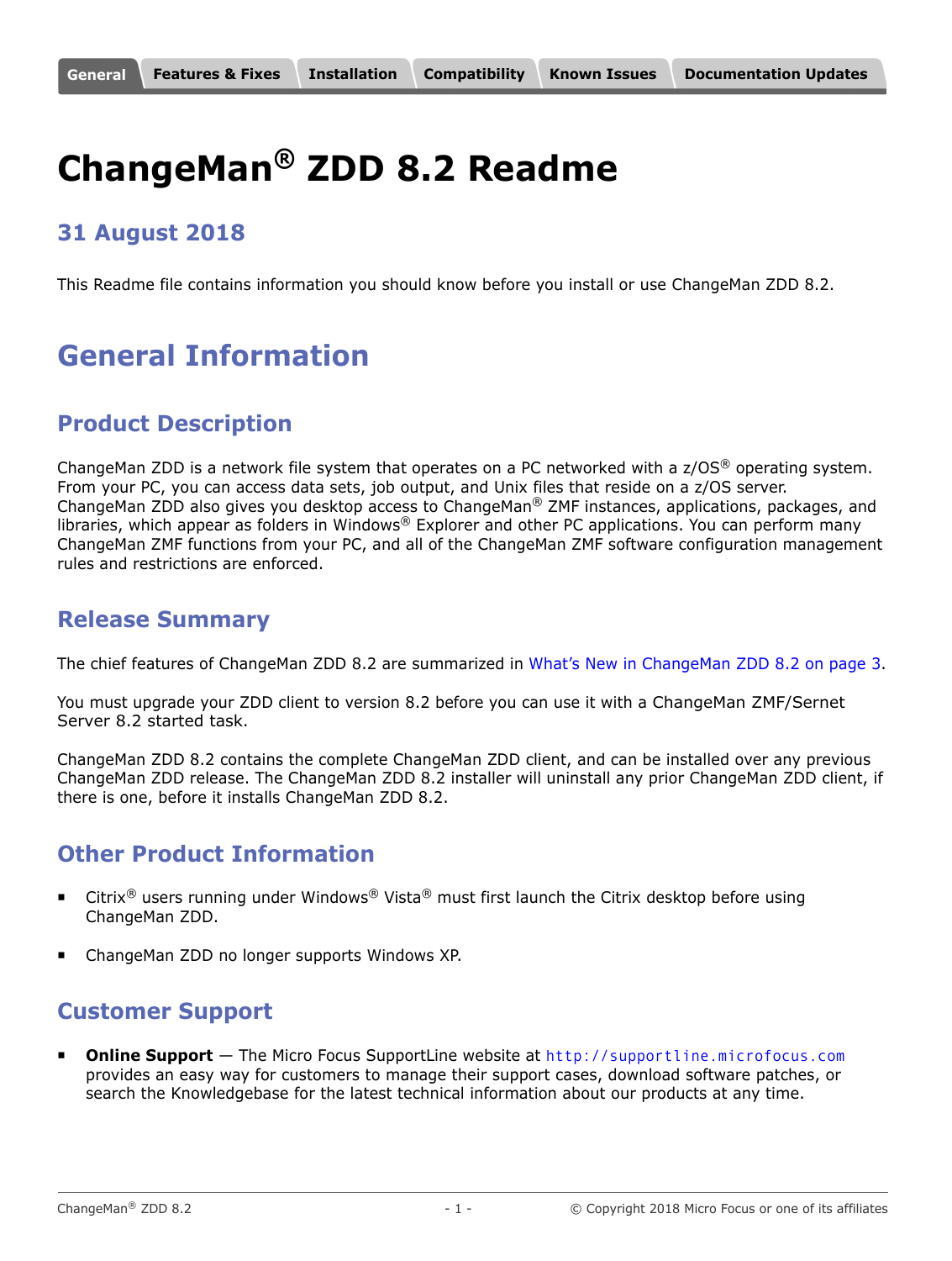A user ID and password are required to access the Micro Focus SupportLine website. To obtain a user ID and password, sign up online or contact Customer Care by email or telephone.



**NOTE** No password is needed to access product documentation from the Micro Focus SupportLine website.

**Telephone Support** — Telephone contact numbers for Customer Care are posted by region at the following URL:

#### <https://www.microfocus.com/serena/support/>

No password is needed to access Customer Care contact information.

- **Email Support** Customers can send support requests by email to [customercare@microfocus.com.](mailto:customercare@microfocus.com )
- **Authorized Support Representative** Some support contracts specify that support calls will be centrally managed within the customer organization. This practice enables related issues to be aggregated across multiple customer sites or functional groups, and it ensures accountability for the satisfactory resolution of open issues.

You should determine whether you have such a support contract before contacting Customer Care. If you do have such a contract, submit your support request to the designated support manager within your organization and arrange for that person to contact Customer Care.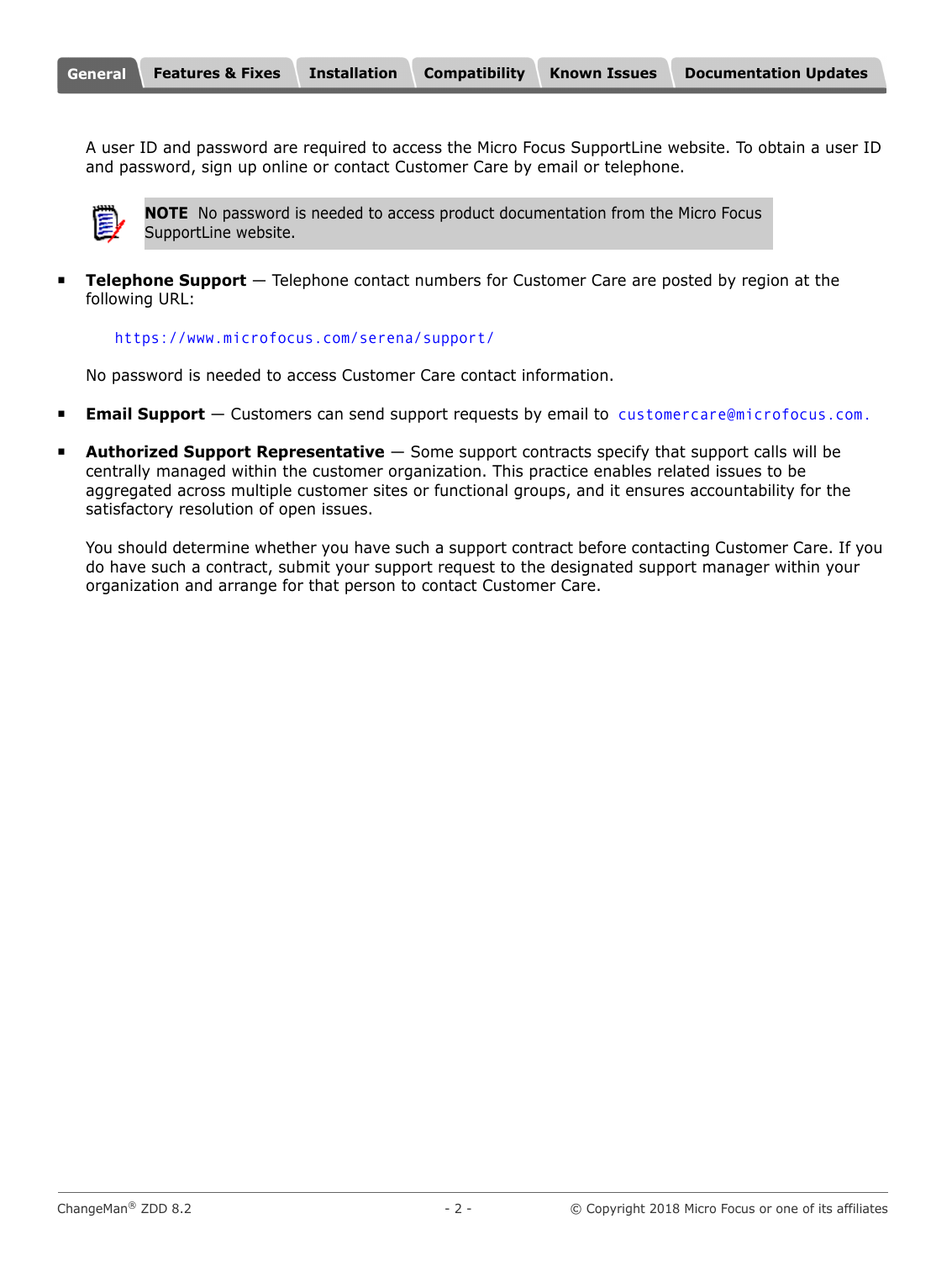#### <span id="page-2-0"></span>**[General](#page-0-0) Features & Fixes [Installation](#page-5-0) [Compatibility](#page-8-0) [Known Issues](#page-9-0) [Documentation Updates](#page-10-0)**

# **New Features and Fixes**

The topics in this section describe new features and fixes included in ChangeMan ZDD 8.2.

# <span id="page-2-1"></span>**What's New in ChangeMan ZDD 8.2**

### **Network Renamed to "ZDD Network"**

The network name has been changed from "Serena Network" to "ZDD Network". This network name is the name that appears on the ChangeMan ZDD's network icon in the File Explorer.

#### **Support for Multi-factor Authentication**

ChangeMan ZDD now supports Multi-factor Authentication (MFA) when connected to a SerNet 8.2+ server. All ChangeMan instances under that server must also be version 8.2 or higher.

### **ChangeMan Global Notification Messages**

When a user first connects to a ChangeMan instance, if the ChangeMan global notification messages have changed since the user last viewed them, a dialog box pops up to display the updated messages.

The user can also view the global notifications using the "Global notifications" menu command or via the ChangeMan instance properties.

### **Participating Packages as Subfolders of Parent Super/Complex Package**

Participating packages are now displayed as subfolders of the parent super/complex package. You can also still access participating packages as direct children of the "Packages" folder.

#### **New Test Package Integrity Wizard**

New Test Package Integrity wizard tests a package for component integrity errors. The wizard compares change package component meta-data and the physical contents of the staging libraries. This will detect out of sync meta-data with members.

#### **New Freeze Package Wizard with Batch Mode**

ChangeMan ZDD has a new Freeze Package wizard, which allows you to perform the Freeze operation in either the foreground or in batch mode. Previously, Freeze was implemented as a simple dialog box with no support for batch operations.

ChangeMan ZMF 8.2+ is required for batch mode operations.

The new Freeze Package wizard includes an Other Options page. The Other Options page requires a new FREEZE member of ZDDOPTS.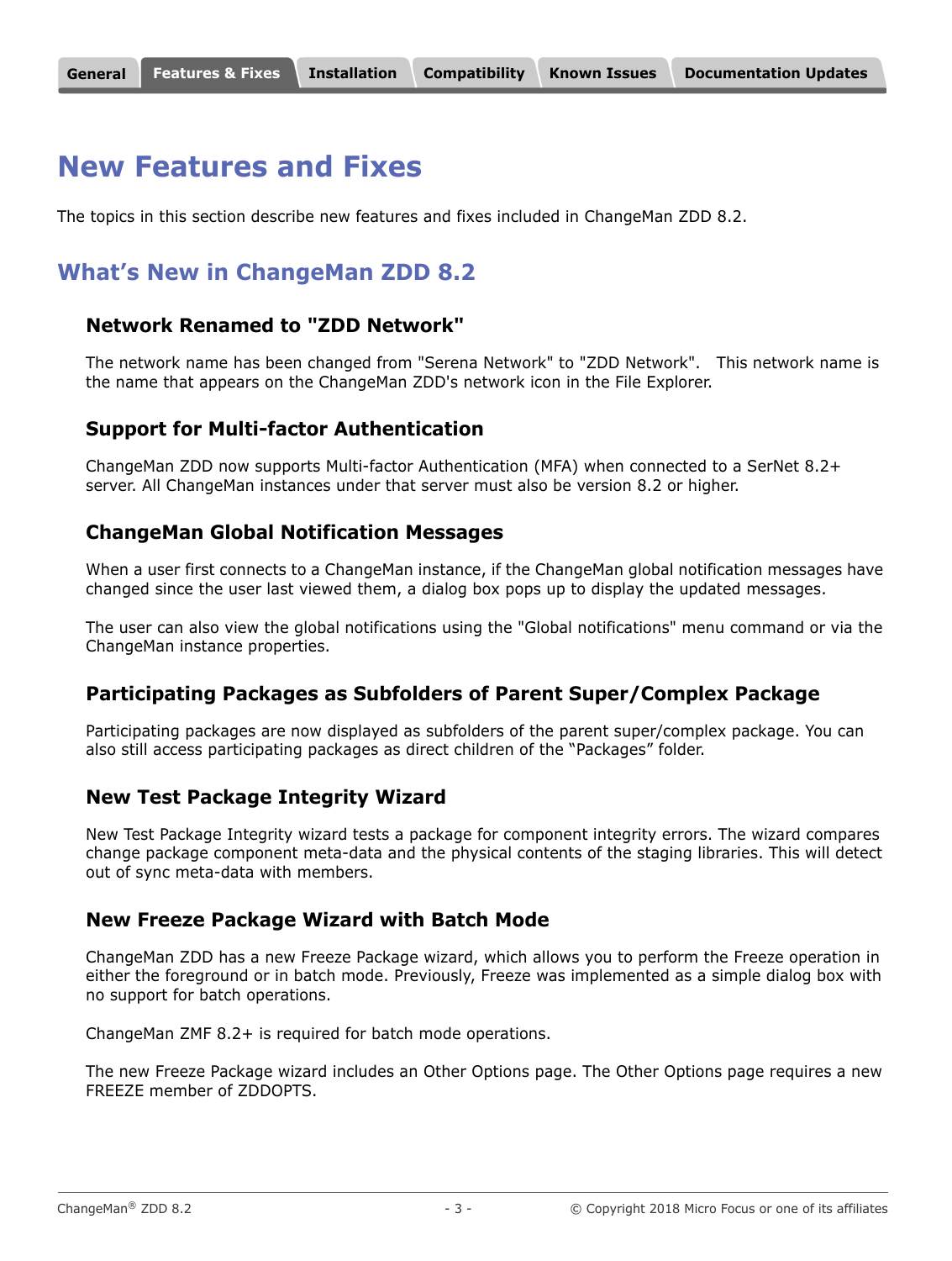#### **Batch Check Out**

This Check Out wizard now has a "Batch mode" check box to perform a check out operation via a batch job. Previously, the "Job card" text box was disabled, and would only be enabled in situations where batch processing is absolutely required (like type other, or previous baseline version).

#### **Check In with Rename**

A "New name" field has been added to the Components page of the Check In wizard. Like ISPF, you can only specify a new name when checking in a single component. The "New name" field is disabled (grayed out) when multiple components are selected.

#### **Check In From Remote DB2**

The "Check in from DB2" command can now check in DB2 native SQL stored procedures from a DB2 subsystem running on a different LPAR. This is achieved by means of a new "DB2 location" identifier.

#### **New Query Component Wizard**

ChangeMan ZDD has a new Query Component wizard, which displays component history for components given search arguments provided by the user. This is very similar to the Query Component function in the ZMF ISPF client (option Q.C).

The Query Component wizard is only available with ChangeMan ZMF 8.2 or higher.

#### **Improved Component History**

The Component History dialog box has added several new columns in the list display to provide more useful details about the component.

#### **New Attach/Detach Wizard**

The new Attach/Detach wizard will attach and/or detach packages to/from a release. You can detach a package from one release and attach it to a different release in one step.

For detach operations, there is an option which allows you to automatically demote or retrieve any components for that package. ZMF will submit a batch job to perform the demote/retrieve operation asynchronously.

For attach operations, you can automatically adjust the package install dates so that it falls within the valid range of install dates for the release.

The wizard has a "Verify operation only" option, which verifies that operation can be performed, but does not actually perform the operation.

### **XmlServ Tool Displays Copybook Suffix**

The XML Services Tool now displays the copybook suffix associated with each service in the XML service selection list. The suffix column is filled in for SerNet/ChangeMan 8.2+ servers only.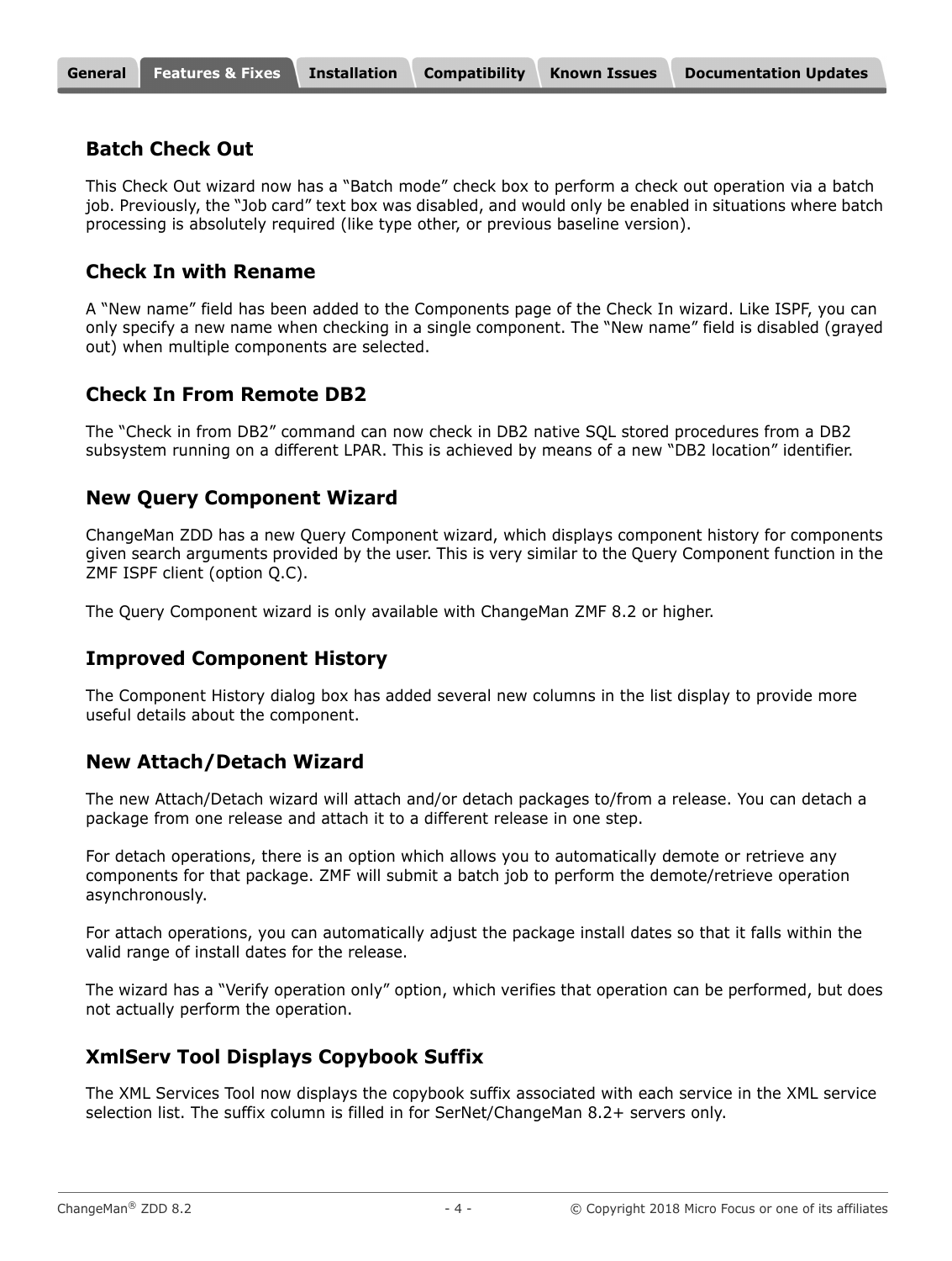#### **[General](#page-0-0) [Features & Fixes](#page-2-0) [Installation](#page-5-0) [Compatibility](#page-8-0) [Known Issues](#page-9-0) [Documentation Updates](#page-10-0)**

#### **New FREEZE Member of ZDDOPTS**

There is a new FREEZE member in the ZDDOPTS library. This member is used to define the Other Options page for the new Freeze Package wizard. If there is no CHECKIN member in ZDDOPTS, the Other Options page will not be displayed in the Freeze Package wizard.

#### **.NET Programming Interface Changes**

Changes to ZosApplication class:

GetComponentHistory function has new arguments to filter results.

## **Fixes in ChangeMan ZDD 8.2**

You can obtain a list of defects that have been fixed in ChangeMan ZDD 8.2 at the following link:

[http://knowledgebase.serena.com/InfoCenter/index?page=content&cat=CMZDD\\_8.2\\_RESOLVED&cha](http://knowledgebase.serena.com/InfoCenter/index?page=content&cat=CMZDD_8.2_RESOLVED&channel=DEFECTS) nnel=DEFECTS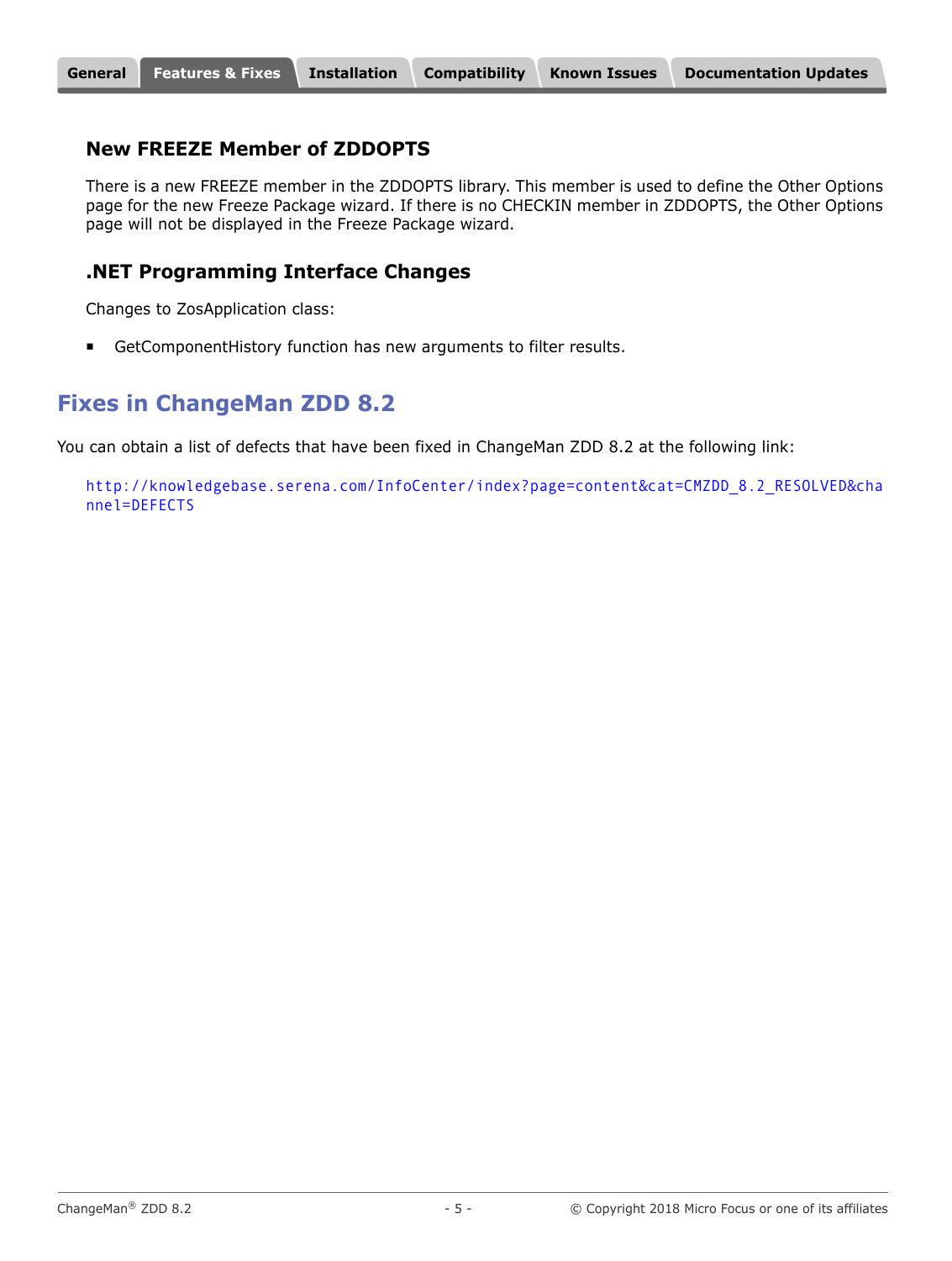# <span id="page-5-0"></span>**Installation**

You must install the products that you have licensed in the following order, as appropriate:

- ZMF Web Services. If you are running customized applications using ZMF Web Services, perform the actions discussed in the section titled [Upgrading to ChangeMan ZMF 8.2 Web Services on page 8](#page-7-0).
- ZDD and/or ZMF for Eclipse clients.
- ZMF P sites.
- ZMF ALL, D, and DP sites.

## **Installing ChangeMan ZDD 8.2 Client**

The ChangeMan ZDD installer is packaged as a single executable file. The installer will install any needed Microsoft prerequisites.

The installer displays a single dialog box for installing the entire chain of products, rather than separate install wizards, one for each product in the bundle. The installer also suppresses intermediate reboots, so that only one reboot is required at the end.

The following Microsoft prerequisite products are required, and will be installed automatically by the installer, if they are missing:

- Microsoft<sup>®</sup> .NET Framework 4.6.1 (all systems)
- Microsoft<sup>®</sup> Visual C++<sup>®</sup> 2017 Redistributable (x86) (all systems)
- Microsoft<sup>®</sup> Visual C++<sup>®</sup> 2017 Redistributable (x64) (64-bit systems only)

The .NET Framework will be downloaded from the internet, if needed. All other prerequisites are fully embedded in the installer bundle.

The ChangeMan ZDD 8.2 client is a complete replacement for all previous ChangeMan ZDD clients.

- Windows administrative privileges are required for installing the ChangeMan ZDD client, but they are not required for using the ZDD client.
- During the client installation, ChangeMan ZDD drivers are installed in the Windows System directory (not in the application directory that you specify). This System directory is typically named:

%SystemRoot%\System32\Drivers

where %SystemRoot% is the name of the system root directory. For example:

C:\Windows\System32\Drivers

The drivers are automatically installed to the correct directory; you do not have to specify this directory.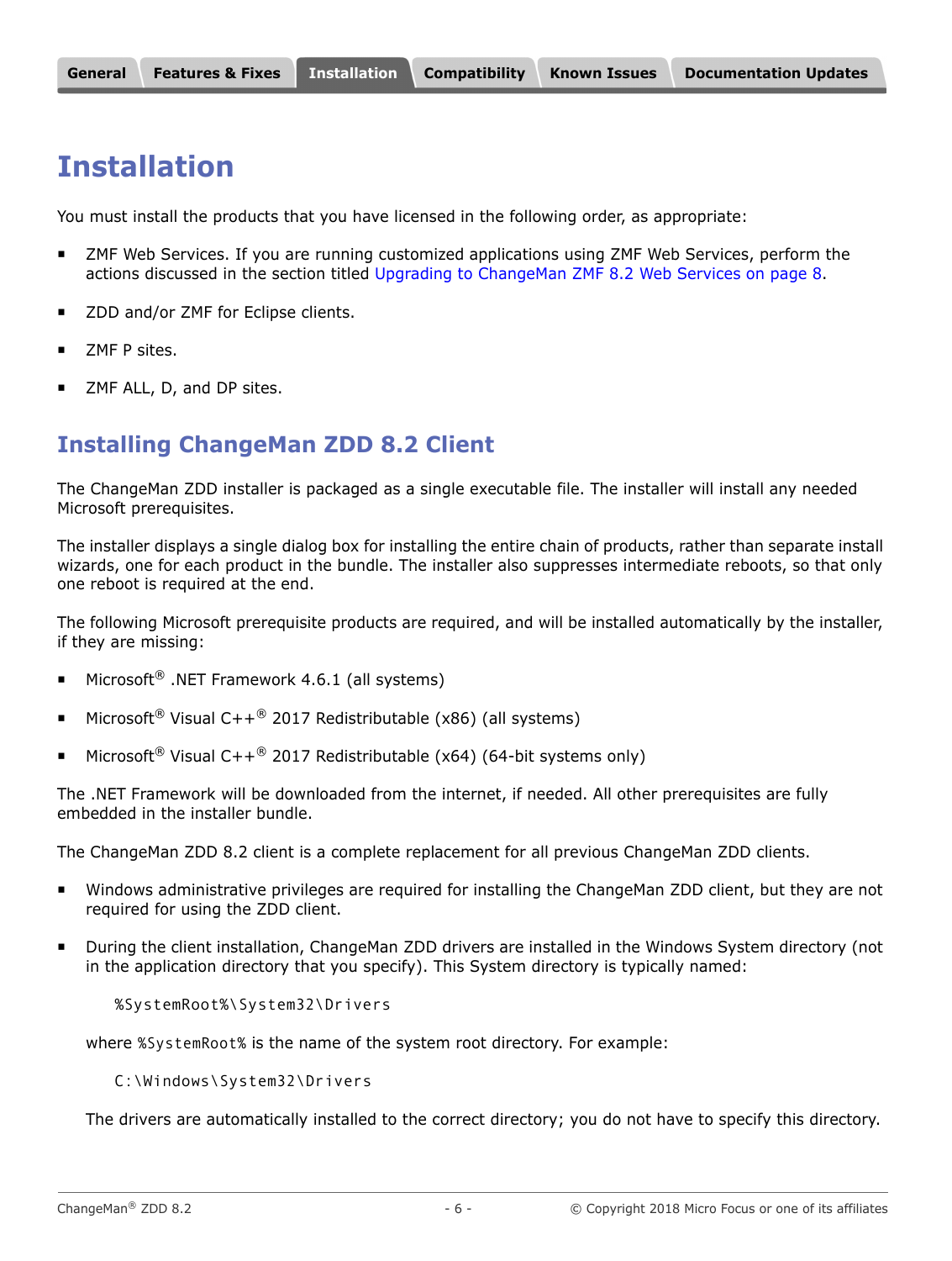- After you install the new version of ChangeMan ZDD, you must restart your computer for the installation to take effect. A reboot is required because ChangeMan ZDD installs a file system driver and registers the product as a network provider. This requires updating registry keys that are read by the operating system at boot-time only.
- In the Windows Explorer, the default is not to show all folders. If you do not see the ZDD Network icon after ChangeMan ZDD is installed, you may change this setting in either of the following ways:
	- Right click in the open space in the left pane of Windows Explorer and select **Show all Folders**.
	- From the **Organize** menu, choose **Folder & Search Options** and select **Show all Folders**.
- The command-line syntax has changed for installing ChangeMan ZDD from a script or using a silent install. See topic "Silent Installation" in Chapter 2 of the *ChangeMan ZDD User's Guide* (version 8.1 and later).
- ZDDOPTS files containing XML pages are delivered with ChangeMan ZDD to modify the behavior and appearance of some ChangeMan ZMF functions in the ZDD client. Instructions for installing and using ZDDOPTS files are in Chapter 8 "ZDDOPTS: ChangeMan ZDD XML Options" in the *ChangeMan ZDD Server Installation Guide* (versions 7.1.1 and later).

## **Installing the ChangeMan ZDD Server**

Instructions for building a dedicated ChangeMan ZDD server and for adding ZDD to an existing instance of ChangeMan ZMF are contained in the *ChangeMan ZDD Server Installation Guide.*



**CAUTION!** Never apply mainframe server load modules delivered with a ChangeMan ZDD release to an existing ChangeMan ZMF instance.

The ChangeMan ZDD 8.2 client can be used with all currently supported versions of the ChangeMan ZDD server.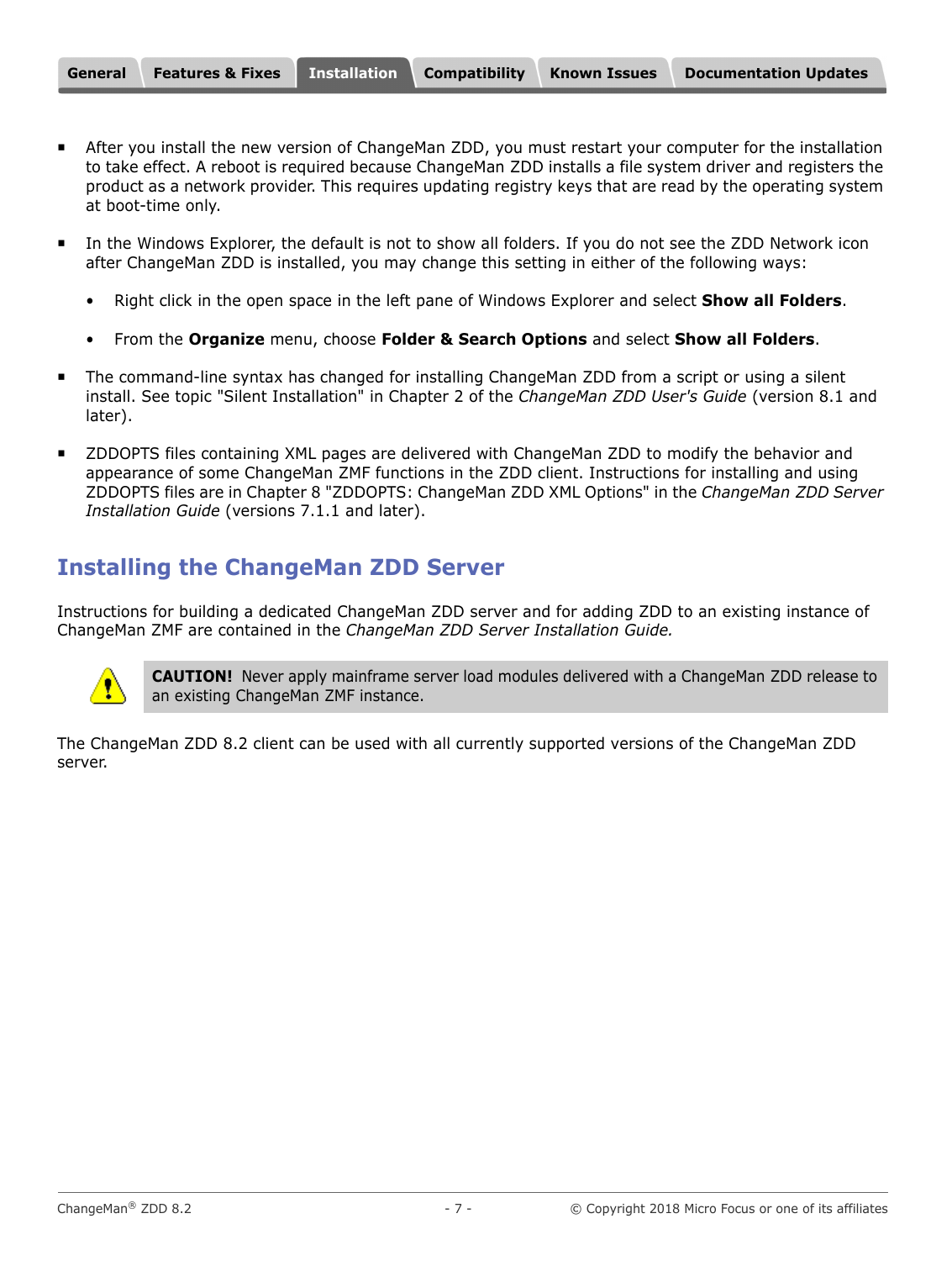# <span id="page-7-0"></span>**Upgrading to ChangeMan ZMF 8.2 Web Services**



#### **IMPORTANT! Potential Problem for Customers Upgrading to ZMF 8.2 Web Services**

Some customers may experience problems after upgrading to the 8.2 General Availability version of the ZMF Web Services (zmfws.war) if they are running custom applications based on the sample code distributed with Solution [S139564](http://knowledgebase.serena.com/InfoCenter/index?page=content&id=S139564). The exact problem may vary among customers; you can find an example of the symptoms in the following defect:

 [DEF292332](http://knowledgebase.serena.com/InfoCenter/index?page=content&id=D23654): Custom written ZMF web service routines failing after upgrade to 8.1.2 zmfws.war

Please note that this problem affects only custom applications developed to utilize the base ZMF Web Services; it does not affect standard ChangeMan ZDD processing or the ChangeMan ZMF for Eclipse client plugin.

If you are running customized ZMF Web Service-based applications, you should rebuild those applications using the ZMF 8.2 Web Services, regardless of the release from which you are upgrading, and redeploy your applications in production prior to or alongside updating your ZMF/ZDD Server software.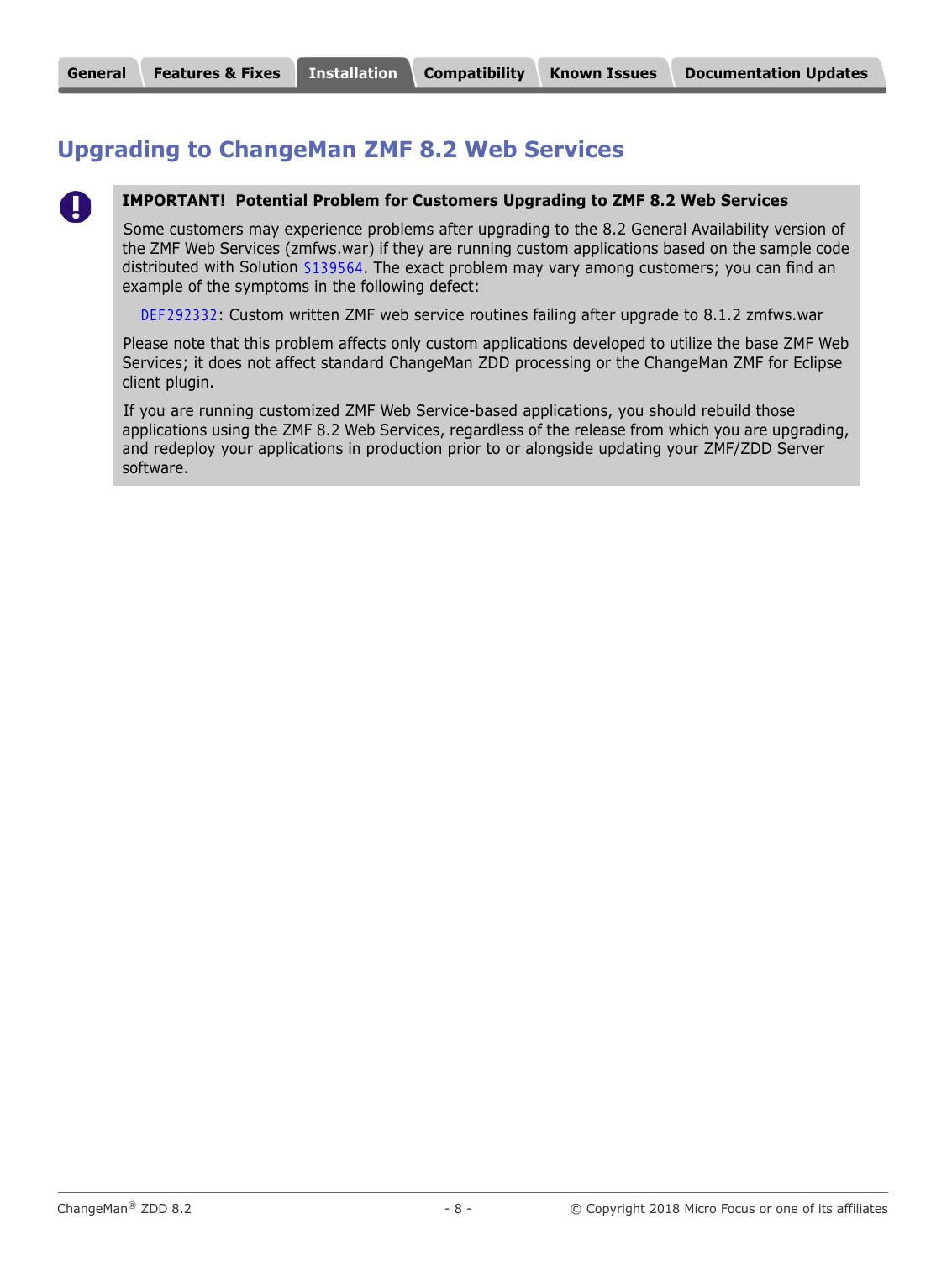# <span id="page-8-0"></span>**Software Compatibility**

**The Micro Focus SupportLine website shows ChangeMan ZDD compatibility with and support of operating** systems/subsystems, third party software, and other products. For a complete list of software requirements and product compatibility, refer to the Supported Platform List for ChangeMan ZDD 8.2 at the following location on the Micro Focus SupportLine website:

<https://supportline.microfocus.com/websync/productupdatessearch.aspx>

 We recommend that you use a separate started task for your ChangeMan ZDD server. A separate ZDD server can use the latest release of Sernet for direct access to mainframe files and JES output regardless of the level of Sernet that is running a ZMF instance that is also accessed through ZDD. See "ChangeMan ZDD Server Design" in the Introduction chapter of the *ChangeMan ZDD Server Installation Guide* (versions 7.1 and later).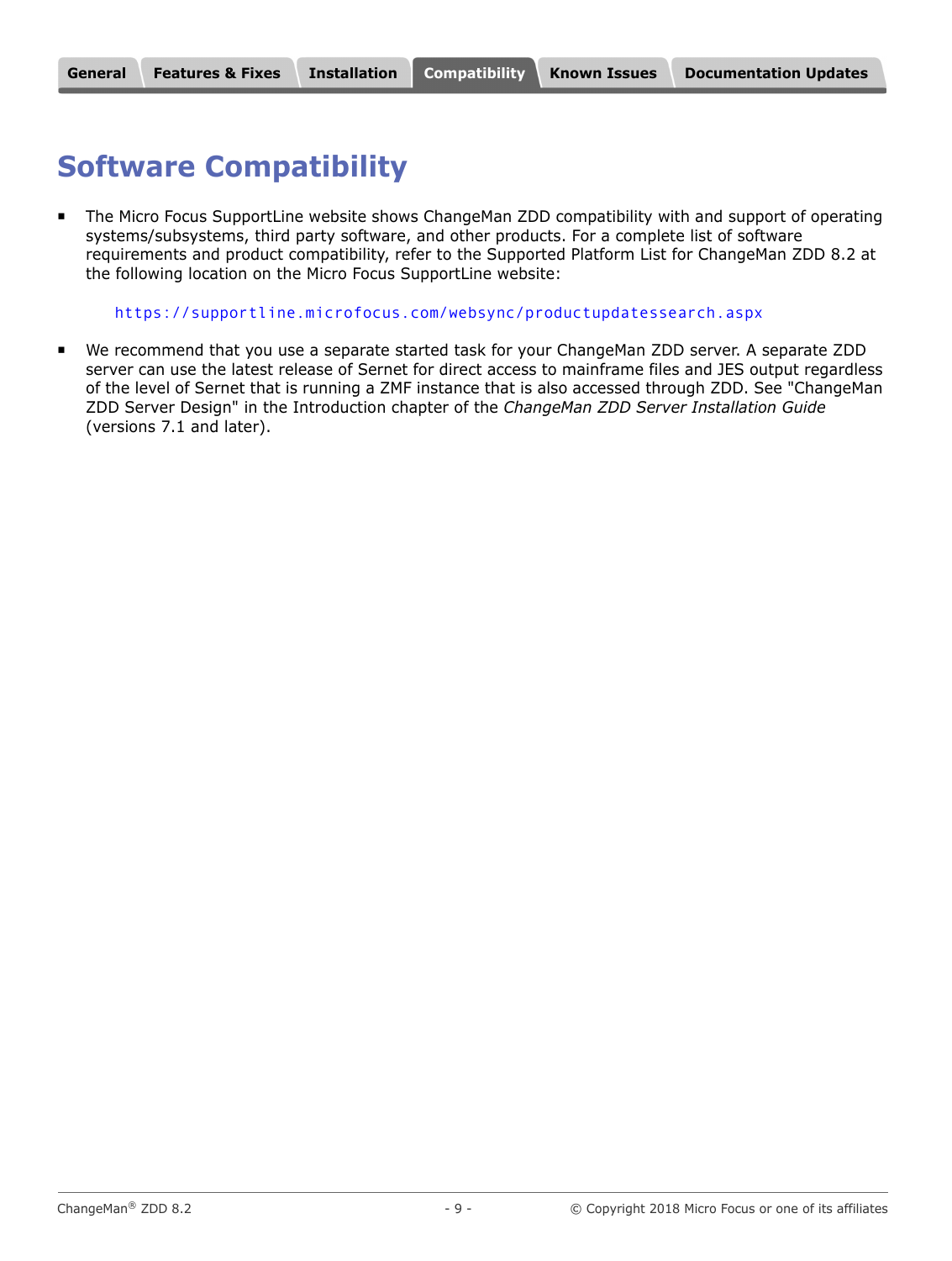# <span id="page-9-0"></span>**Known Issues**

There are no known issues at this time.